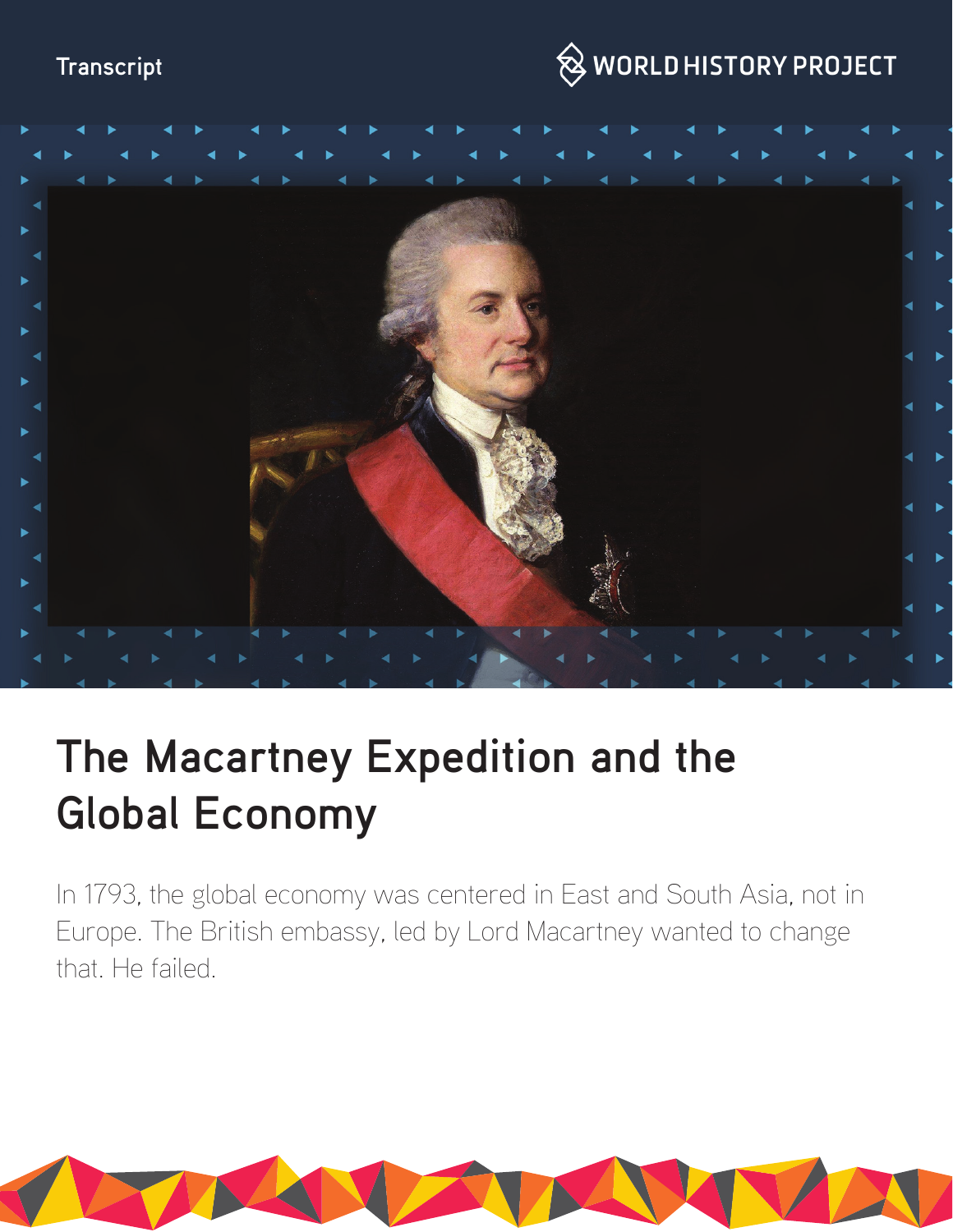

## **00:01**

*Video footage of Portsmouth Historic Dockyard; Trevor Getz and Nick Dennis stand at the dockyard*

## **01:17**

**A Brief History of Portsmouth** *An old map of the region where Portsmouth is located Artworks depict the Roman fort and conflict in Portsmouth Drawing of the Mary Rose*

## **02:10**

*A painting of the crowded city of Portsmouth*

*Drawing of British ships*

*Video footage shows the HMS Victory*

## **03:12**

#### **The Mid-18th Century Global Economy**

*Map shows India, Qing Dynasty China, Korea, and the Philippines, and the silver trade routes around them*

TREVOR: In 1793, the world's economy was beginning a great transformation. But hardly anybody knew it. Hello, I'm Trevor Getz.

NICK: And I'm Nick Dennis. There are many ways to study the changing global economy of the mid-18th century. You can focus on a particular trade good, like silver, or tobacco, or porcelain. Or you can focus in on an individual, or small group of people to see how they experienced these changes. Maybe you can look at one location and try to see how it is connected to the rest of the world. Or you could look at a single event to see how it exemplified bigger trends. We're here in Portsmouth, England to use a variety of these techniques. We're going to look at the 18th century global economy through a place, Portsmouth, through the experiences of a person, George Macartney, and through an event, Macartney's Embassy to the Qianlong Emperor of China.

TREVOR: And our story begins here in Portsmouth, on the southern coast of England. Like many other important trading cities around the world, Portsmouth is a naturally occurring harbor. An inlet where ships could be protected from the heavy weather of the English Channel, or the ships of enemies. In fact, this is the most fortified city in Europe—because there were plenty of enemies. In the third century, when Rome occupied the island they built a fort here to repel Saxon Raiders. In the 14th century, when England was locked in 100 years of conflict with France, the French burned the town at least three times. Then, in the 15th century, King Henry the 8th turned this into England's first major naval base. Its docks manufactured some of the largest European vessels of the day, including Henry the 8th's flagship, the Mary Rose.

NICK: By the 18th century, the city was bursting at the seams with sailors, soldiers, and traders, including many from the Caribbean, Africa, and southern Europe. Trading ships left from Portsmouth to conduct commerce around the world, or just across the channel in France. Convoys left from here to transport convicts and debtors to Australia, where they would be resettled in brutal circumstances. From its naval base, Britain's modern fleet departed to fight great battles. The town itself was dominated by the shipyards, which rapidly expanded as Britain updated its fleets, protecting its growing trade and empire. It was in this period that the great ships of the British Imperial Navy were built in industrial shipyards like Portsmouth, Woolwich, and Chatham. Most, like this vessel, the HMS Victory, which led Britain's naval victory against Napoleon's fleet at Trafalgar, were at one time or another posted here, in Portsmouth.

TREVOR: Despite its growing naval power and trading fleet, Britain was not the world's greatest economic power in the late 18th century. The real economic center at the time was in Asia, where China and India were the biggest producers of manufactured products before industrialization. These two vast economies produced much of the world's high-quality, expensive goods—those goods that were worth transporting long distances. China, in particular, produced luxury goods that were in high demand in Europe—ceramics, silks, and tea were profitable enough to ship thousands of miles across the world from China to England.

2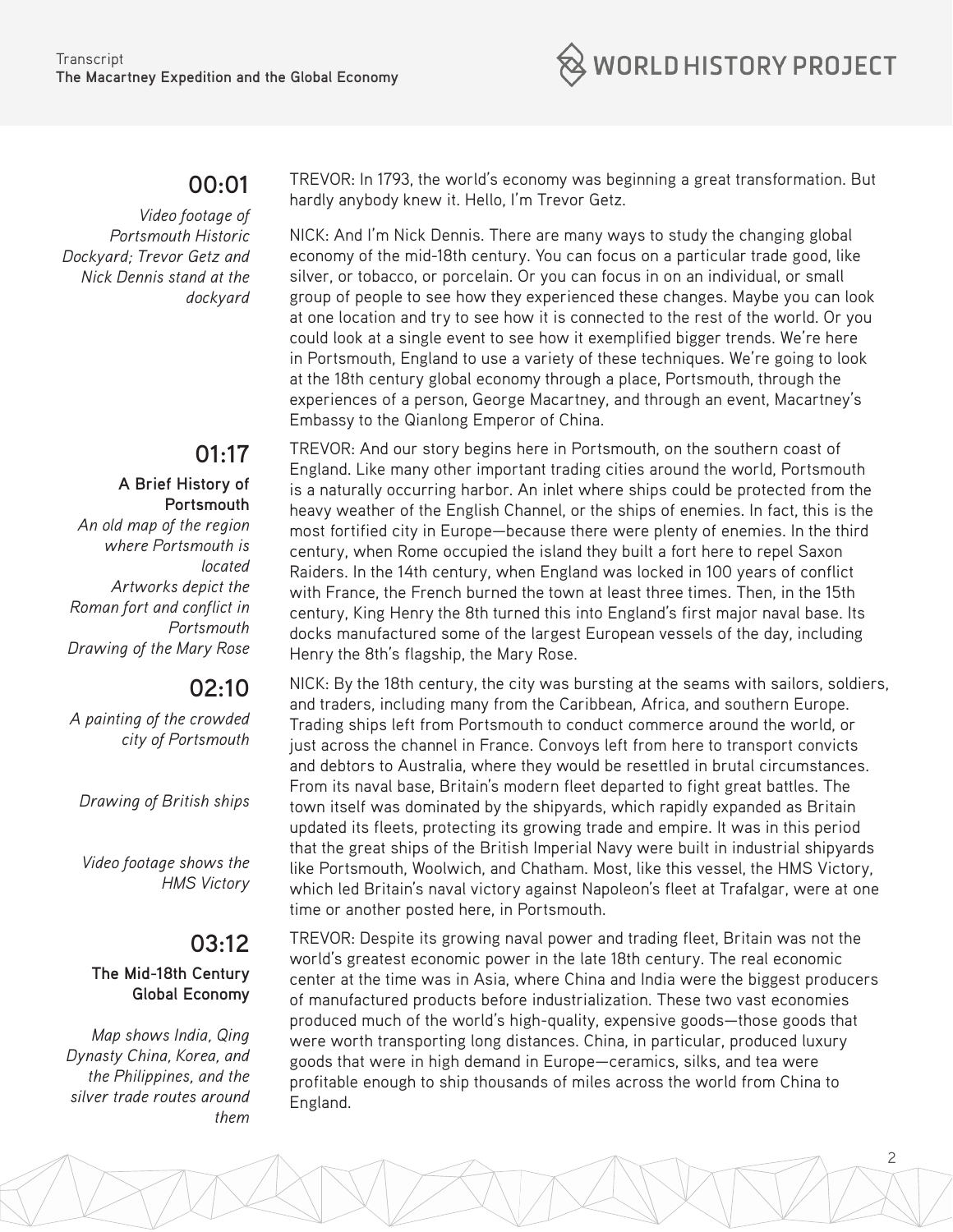## **03:54**

*Map shows silver trade route expansion through Spanish America; a drawing of the silver mines of Potosi, Bolivia*

**04:52**

*Map shows the Dutch East Indies; a drawn depiction of a Dutch invasion*

#### **05:33 Macartney Embassy, 1792-1793**

*portrait of Macartney*

## **06:09**

*Map shows the route Macartney took from Portsmouth to Jehol; drawings of Jehol*

## **06:48**

*Artwork depicts a visitor bowing deeply before the Emperor*

But these Asian countries, and their neighbors in Southeast Asia and Korea and the Philippines, had such large populations that they largely focused on producing goods for themselves and their nearby neighbors. Massive local and regional markets meant that they had generally little interest in trade with Europe. By contrast, European states competed mightily with each other to control the lucrative trade to Asia. Hence the need for large fleets and for modern industrial shipyards like Portsmouth.

Among European powers, Spain was the first to effectively break into that Asian marketplace. You see, the one thing that the big Asian states did need was money to keep their huge economies afloat. And that money came largely in the form of silver. By the 17th and 18th centuries, most of that silver came from mines in the Americas, and most of those mines were in the Spanish American colonies.

Other European states, like Portugal and the Netherlands, didn't have access to the Spanish silver mines and couldn't provide silver in exchange for Chinese or Indian goods. So they found other ways to join this trade. The Portuguese, for example, served as middlemen, offering their ships as a transport service and making a small profit. The Dutch, by contrast, invaded islands in Southeast Asia, and began growing spices and other goods that they could transport and sell in Europe. But anyone who wanted to trade with China still had to buy goods using the one thing China needed: silver currency.

Like other Europeans, the British wanted to find a way into the Asian economic system, but Britain had no silver mining colonies to produce the money to buy Chinese goods. So, late in the  $18<sup>th</sup>$  century, an expedition was prepared to try to get China to accept something else as payment. King George the  $3<sup>rd</sup>$  of Britain sent out an ambassador, Lord Macartney, from these docks in Portsmouth to the Chinese Qianlong Emperor, hoping to convince him to allow British merchants to try to sell goods produced in Britain or its colonies.

NICK: Macartney left Portsmouth in September, 1792. His small convoy of ships traveled mainly via ports owned by the Portuguese, who were allies of the British. They sailed down to the west coast of Africa, then to Rio de Janeiro in Brazil, and then onward around the southern tip of Africa, and then stopped in Jakarta on the island of Java. The embassy reached the Portuguese colony of Macao on the edge of China in June, 1793—a 10-month journey. After some negotiations, they proceeded upstream in barges along the High River to Beijing, and then to the city of Jehol, where the Qianlong Emperor was residing.

Macartney finally reached the court of the emperor in August, 1793, where there was a brief argument about whether he would bow down before the Qianlong Emperor, and if so, how deeply and how many times. It was usually expected that visitors meeting the Emperor would bow down on both knees, so that their forehead touched the ground. Being an experienced diplomat, and wanting the mission to be a success without compromising British pride, Macartney decided that he would lower his body by bending on one knee to the ground in the same way he would do before his own king.